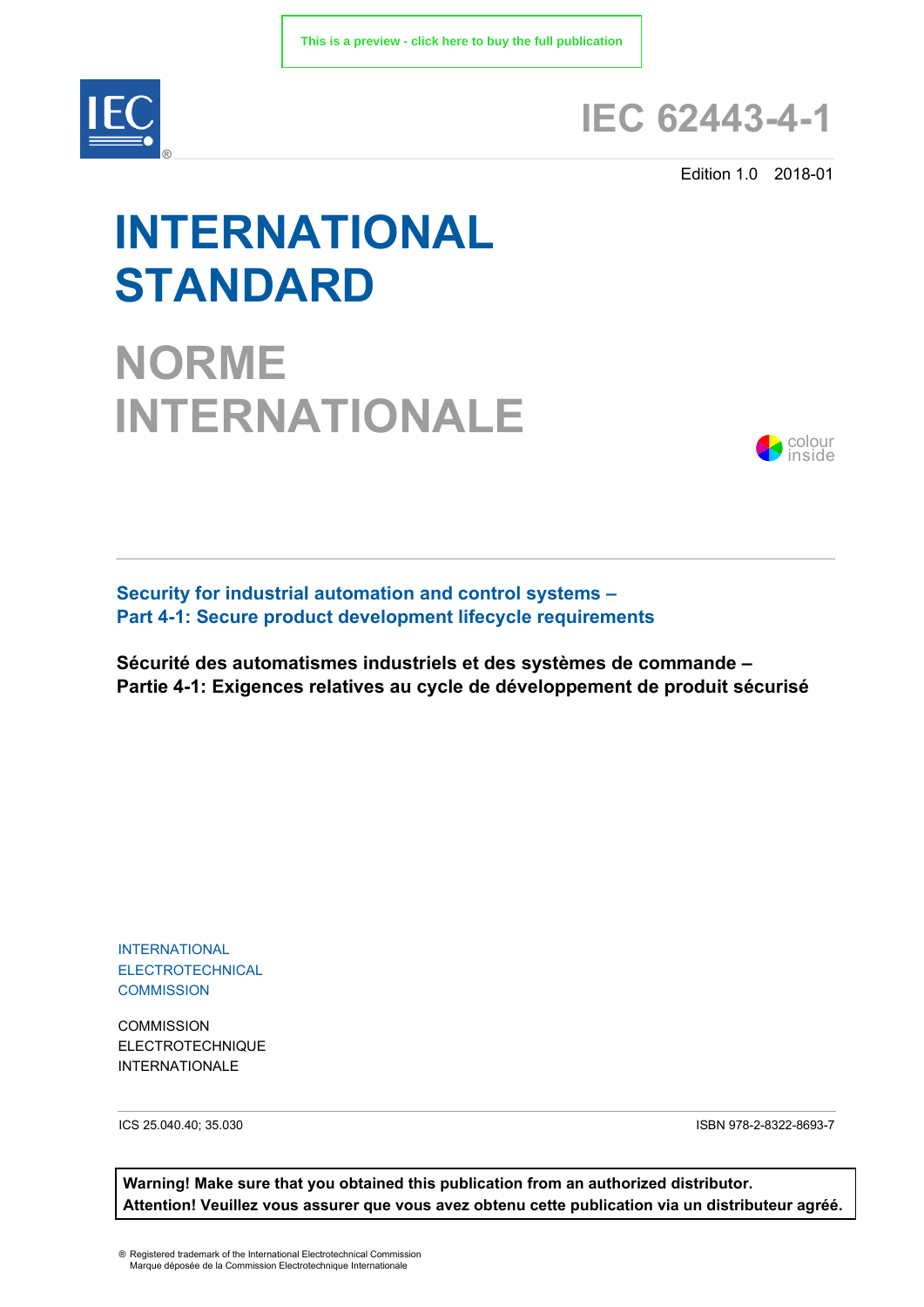$-2-$ 

IEC 62443-4-1:2018 © IEC 2018

### CONTENTS

| 1              |        |                                                                   |  |
|----------------|--------|-------------------------------------------------------------------|--|
| 2              |        |                                                                   |  |
| 3              |        | Terms, definitions, abbreviated terms, acronyms and conventions11 |  |
|                | 3.1    |                                                                   |  |
|                | 3.2    |                                                                   |  |
|                | 3.3    |                                                                   |  |
| $\overline{4}$ |        |                                                                   |  |
|                | 4.1    |                                                                   |  |
|                | 4.2    |                                                                   |  |
| 5              |        |                                                                   |  |
|                | 5.1    |                                                                   |  |
|                | 5.2    |                                                                   |  |
|                | 5.2.1  |                                                                   |  |
|                | 5.3    |                                                                   |  |
|                | 5.4    |                                                                   |  |
|                | 5.4.1  |                                                                   |  |
|                | 5.4.2  |                                                                   |  |
|                | 5.5    |                                                                   |  |
|                | 5.5.1  |                                                                   |  |
|                | 5.5.2  |                                                                   |  |
|                | 5.6    |                                                                   |  |
|                | 5.6.1  |                                                                   |  |
|                | 5.6.2  |                                                                   |  |
|                | 5.7    |                                                                   |  |
|                | 5.7.1  |                                                                   |  |
|                | 5.7.2  |                                                                   |  |
|                | 5.8    |                                                                   |  |
|                | 5.8.1  |                                                                   |  |
|                | 5.8.2  |                                                                   |  |
|                | 5.9    |                                                                   |  |
|                | 5.9.1  |                                                                   |  |
|                | 5.9.2  |                                                                   |  |
|                | 5.10   |                                                                   |  |
|                | 5.10.1 |                                                                   |  |
|                | 5.10.2 |                                                                   |  |
|                | 5.11   | SM-9: Security requirements for externally provided components24  |  |
|                | 5.11.1 |                                                                   |  |
|                | 5.11.2 |                                                                   |  |
|                | 5.12   | SM-10: Custom developed components from third-party suppliers 24  |  |
|                | 5.12.1 |                                                                   |  |
|                | 5.12.2 |                                                                   |  |
|                | 5.13   |                                                                   |  |
|                | 5.13.1 |                                                                   |  |
|                | 5.13.2 |                                                                   |  |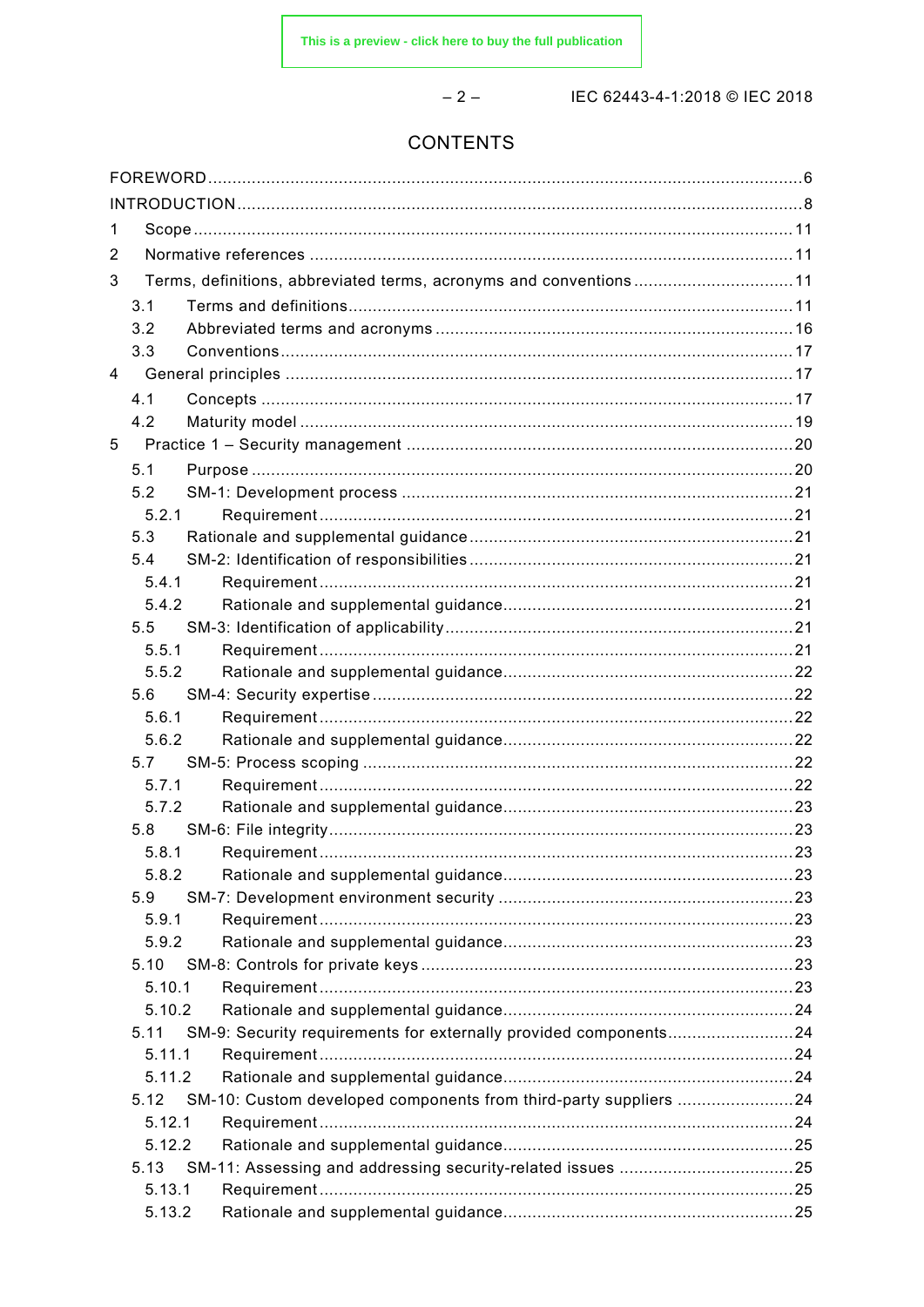$$
-3-
$$

|   | 5.14   |  |
|---|--------|--|
|   | 5.14.1 |  |
|   | 5.14.2 |  |
|   | 5.15   |  |
|   | 5.15.1 |  |
|   | 5.15.2 |  |
| 6 |        |  |
|   | 6.1    |  |
|   | 6.2    |  |
|   | 6.2.1  |  |
|   | 6.2.2  |  |
|   | 6.3    |  |
|   | 6.3.1  |  |
|   | 6.3.2  |  |
|   |        |  |
|   | 6.4    |  |
|   | 6.4.1  |  |
|   | 6.4.2  |  |
|   | 6.5    |  |
|   | 6.5.1  |  |
|   | 6.5.2  |  |
|   | 6.6    |  |
|   | 6.6.1  |  |
|   | 6.6.2  |  |
| 7 |        |  |
|   | 7.1    |  |
|   | 7.2    |  |
|   | 7.2.1  |  |
|   | 7.2.2  |  |
|   | 7.3    |  |
|   | 7.3.1  |  |
|   | 7.3.2  |  |
|   | 7.4    |  |
|   | 7.4.1  |  |
|   | 7.4.2  |  |
|   | 7.5    |  |
|   | 7.5.1  |  |
|   | 7.5.2  |  |
| 8 |        |  |
|   | 8.1    |  |
|   | 8.2    |  |
|   |        |  |
|   | 8.3    |  |
|   | 8.3.1  |  |
|   | 8.3.2  |  |
|   | 8.4    |  |
|   | 8.4.1  |  |
|   | 8.4.2  |  |
| 9 |        |  |
|   | 9.1    |  |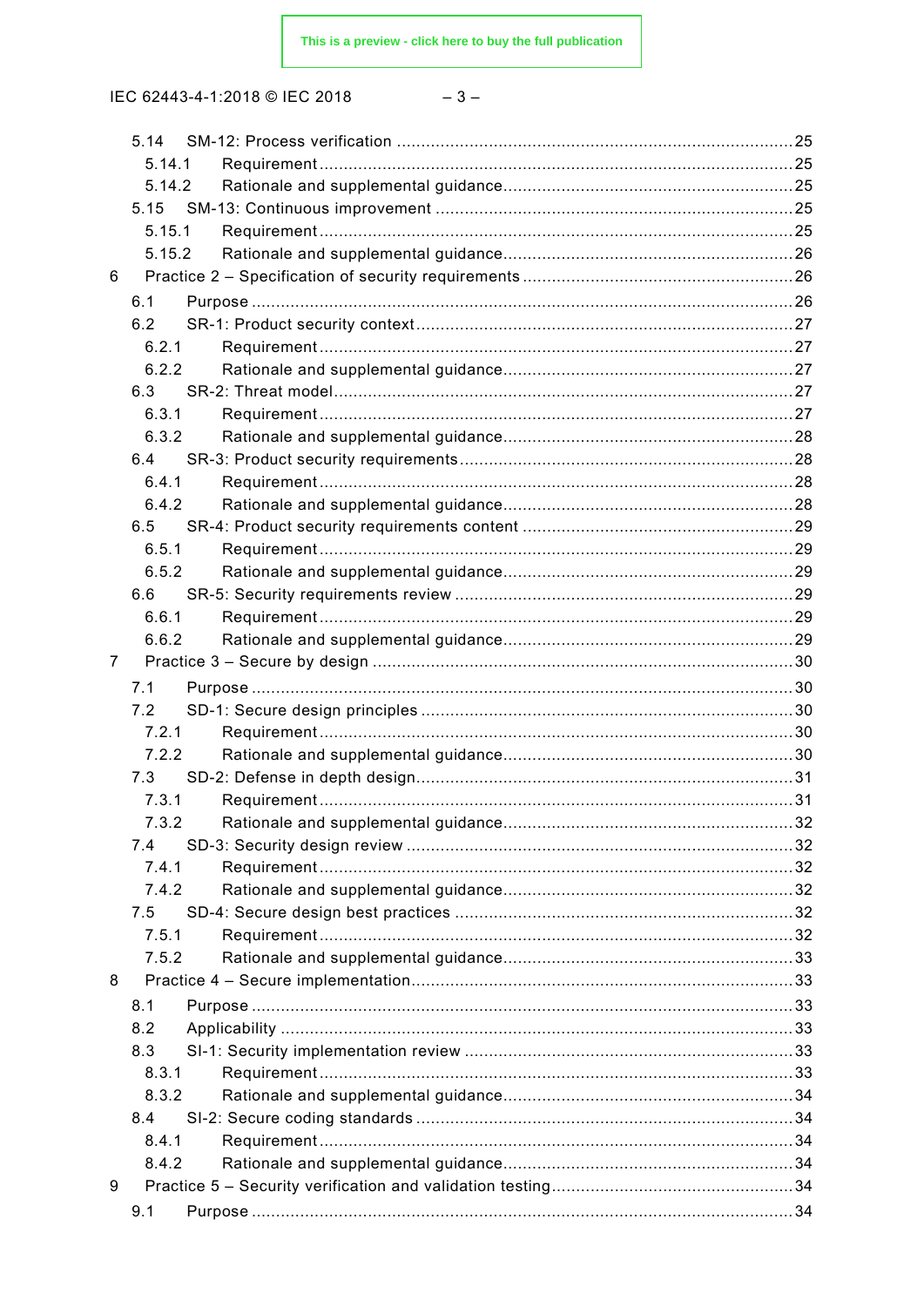$-4-$ 

| 9.2    |                                                                 |  |
|--------|-----------------------------------------------------------------|--|
| 9.2.1  |                                                                 |  |
| 9.2.2  |                                                                 |  |
| 9.3    |                                                                 |  |
| 9.3.1  |                                                                 |  |
| 9.3.2  |                                                                 |  |
| 9.4    |                                                                 |  |
| 9.4.1  |                                                                 |  |
| 9.4.2  |                                                                 |  |
| 9.5    |                                                                 |  |
| 9.5.1  |                                                                 |  |
| 9.5.2  |                                                                 |  |
| 9.6    |                                                                 |  |
| 9.6.1  |                                                                 |  |
| 9.6.2  |                                                                 |  |
| 10     |                                                                 |  |
| 10.1   |                                                                 |  |
| 10.2   |                                                                 |  |
| 10.2.1 |                                                                 |  |
| 10.2.2 |                                                                 |  |
| 10.3   |                                                                 |  |
| 10.3.1 |                                                                 |  |
| 10.3.2 |                                                                 |  |
| 10.4   |                                                                 |  |
| 10.4.1 |                                                                 |  |
| 10.4.2 |                                                                 |  |
| 10.5   |                                                                 |  |
| 10.5.1 |                                                                 |  |
| 10.5.2 |                                                                 |  |
| 10.6   |                                                                 |  |
|        | 10.6.1 Requirement.                                             |  |
| 10.6.2 |                                                                 |  |
| 10.7   | DM-6: Periodic review of security defect management practice 42 |  |
| 10.7.1 |                                                                 |  |
| 10.7.2 |                                                                 |  |
| 11     |                                                                 |  |
|        |                                                                 |  |
| 11.1   |                                                                 |  |
| 11.2   |                                                                 |  |
| 11.2.1 |                                                                 |  |
| 11.2.2 |                                                                 |  |
| 11.3   |                                                                 |  |
| 11.3.1 |                                                                 |  |
| 11.3.2 |                                                                 |  |
| 11.4   | SUM-3: Dependent component or operating system security update  |  |
|        |                                                                 |  |
| 11.4.1 |                                                                 |  |
| 11.4.2 |                                                                 |  |
| 11.5   |                                                                 |  |
| 11.5.1 |                                                                 |  |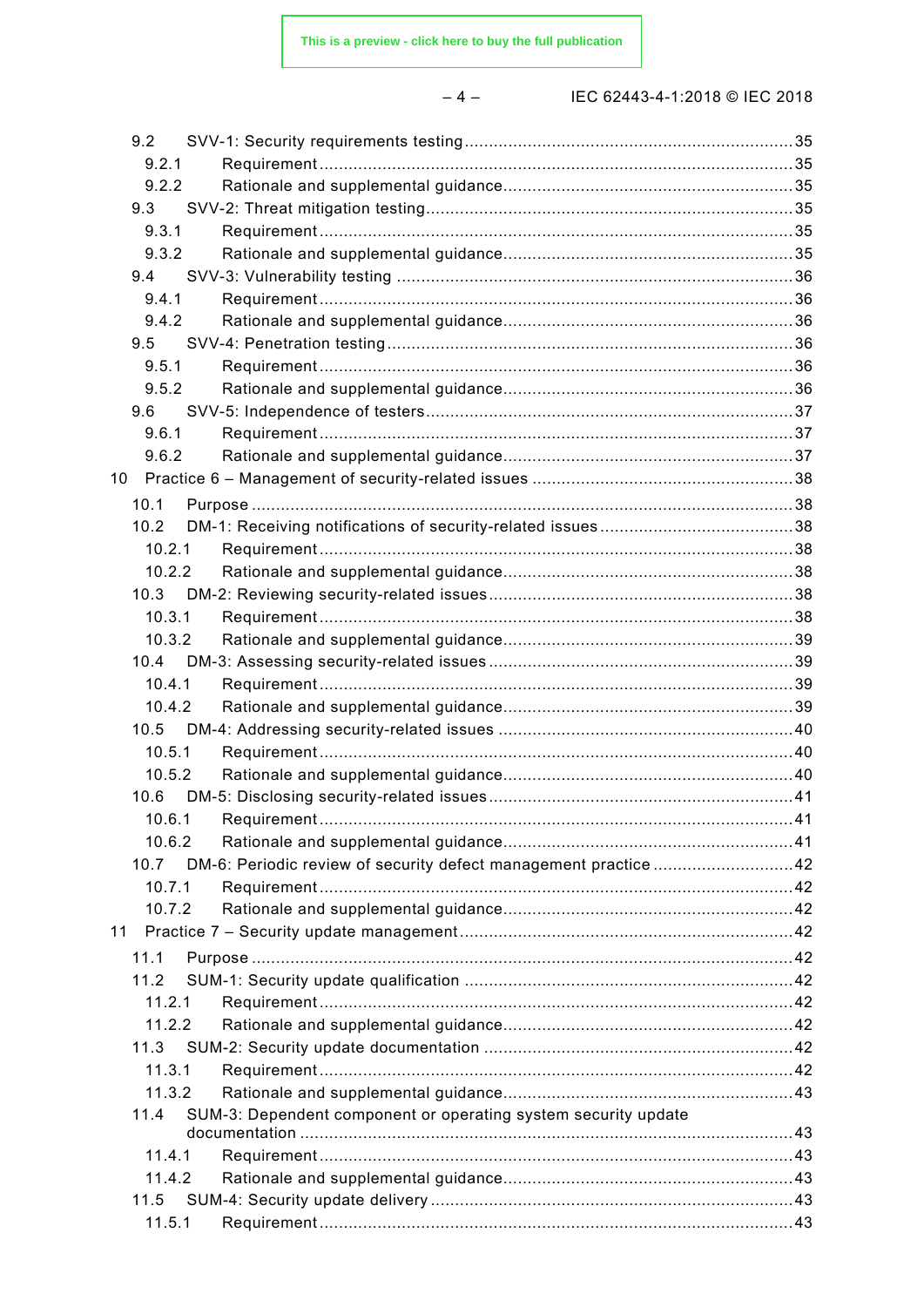$$
-\;5\;-\;
$$

| 11.5.2                                                                                        |  |
|-----------------------------------------------------------------------------------------------|--|
| 11.6                                                                                          |  |
| 11.6.1                                                                                        |  |
| 11.6.2                                                                                        |  |
| 12 <sup>2</sup>                                                                               |  |
| 12.1                                                                                          |  |
| 12.2                                                                                          |  |
| 12.2.1                                                                                        |  |
| 12.2.2                                                                                        |  |
| 12.3 SG-2: Defense in depth measures expected in the environment45                            |  |
| 12.3.1                                                                                        |  |
| 12.3.2                                                                                        |  |
|                                                                                               |  |
| 12.4.1                                                                                        |  |
| 12.4.2                                                                                        |  |
|                                                                                               |  |
| 12.5.1                                                                                        |  |
| 12.5.2                                                                                        |  |
|                                                                                               |  |
| 12.6.1                                                                                        |  |
| 12.6.2                                                                                        |  |
|                                                                                               |  |
| 12.7.1                                                                                        |  |
| 12.7.2                                                                                        |  |
|                                                                                               |  |
| 12.8.1                                                                                        |  |
| 12.8.2                                                                                        |  |
|                                                                                               |  |
|                                                                                               |  |
|                                                                                               |  |
|                                                                                               |  |
|                                                                                               |  |
|                                                                                               |  |
|                                                                                               |  |
| Figure 3 – Defence in depth strategy is a key philosophy of the secure product life-cycle  18 |  |
|                                                                                               |  |
|                                                                                               |  |
|                                                                                               |  |
| Table 3 - Required level of independence of testers from developers37                         |  |
|                                                                                               |  |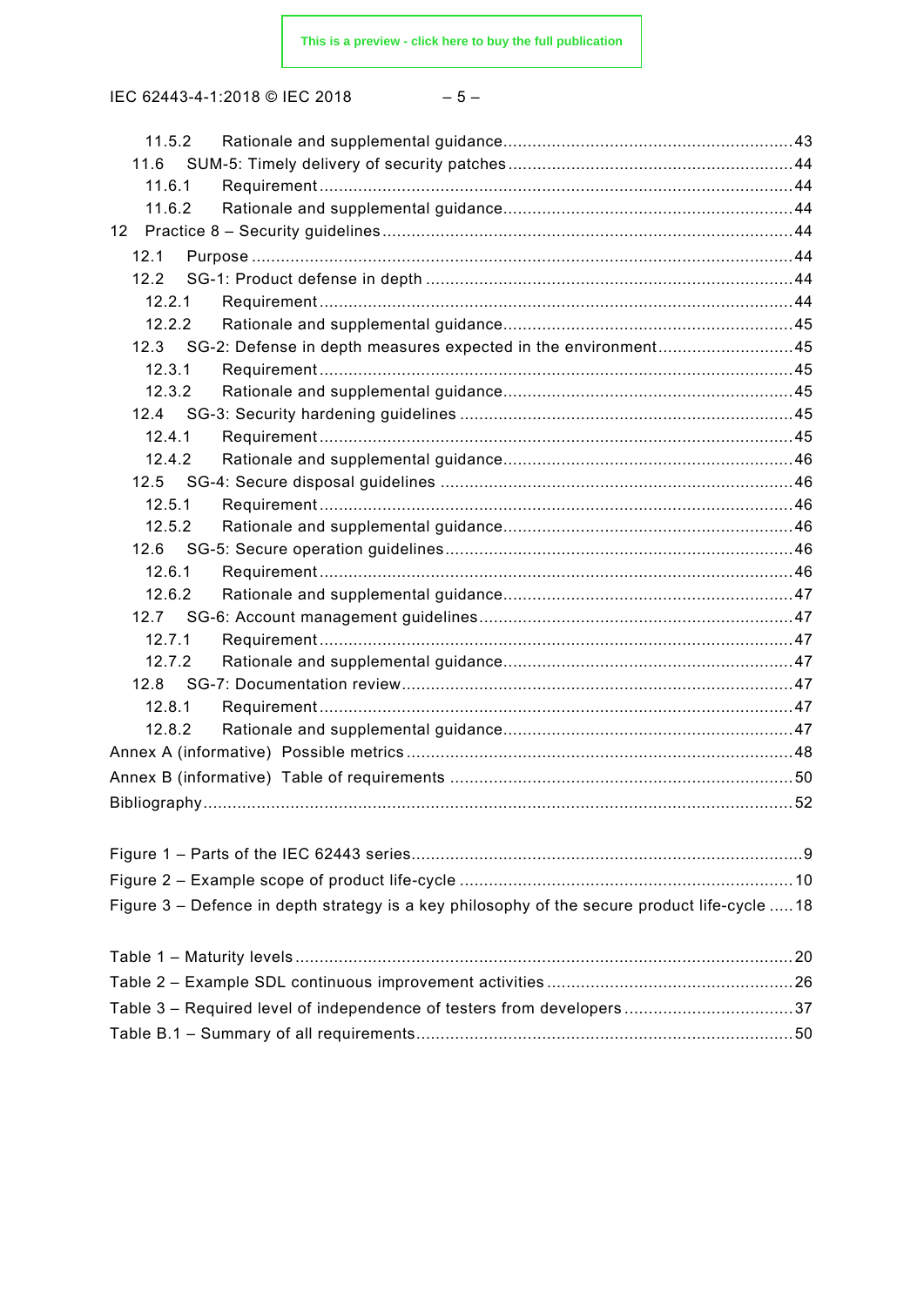**[This is a preview - click here to buy the full publication](https://webstore.iec.ch/publication/33615&preview)**

 $-6 -$  IEC 62443-4-1:2018 © IEC 2018

#### INTERNATIONAL ELECTROTECHNICAL COMMISSION

\_\_\_\_\_\_\_\_\_\_\_\_

#### **SECURITY FOR INDUSTRIAL AUTOMATION AND CONTROL SYSTEMS –**

#### **Part 4-1: Secure product development lifecycle requirements**

#### FOREWORD

- <span id="page-5-0"></span>1) The International Electrotechnical Commission (IEC) is a worldwide organization for standardization comprising all national electrotechnical committees (IEC National Committees). The object of IEC is to promote international co-operation on all questions concerning standardization in the electrical and electronic fields. To this end and in addition to other activities, IEC publishes International Standards, Technical Specifications, Technical Reports, Publicly Available Specifications (PAS) and Guides (hereafter referred to as "IEC Publication(s)"). Their preparation is entrusted to technical committees; any IEC National Committee interested in the subject dealt with may participate in this preparatory work. International, governmental and nongovernmental organizations liaising with the IEC also participate in this preparation. IEC collaborates closely with the International Organization for Standardization (ISO) in accordance with conditions determined by agreement between the two organizations.
- 2) The formal decisions or agreements of IEC on technical matters express, as nearly as possible, an international consensus of opinion on the relevant subjects since each technical committee has representation from all interested IEC National Committees.
- 3) IEC Publications have the form of recommendations for international use and are accepted by IEC National Committees in that sense. While all reasonable efforts are made to ensure that the technical content of IEC Publications is accurate, IEC cannot be held responsible for the way in which they are used or for any misinterpretation by any end user.
- 4) In order to promote international uniformity, IEC National Committees undertake to apply IEC Publications transparently to the maximum extent possible in their national and regional publications. Any divergence between any IEC Publication and the corresponding national or regional publication shall be clearly indicated in the latter.
- 5) IEC itself does not provide any attestation of conformity. Independent certification bodies provide conformity assessment services and, in some areas, access to IEC marks of conformity. IEC is not responsible for any services carried out by independent certification bodies.
- 6) All users should ensure that they have the latest edition of this publication.
- 7) No liability shall attach to IEC or its directors, employees, servants or agents including individual experts and members of its technical committees and IEC National Committees for any personal injury, property damage or other damage of any nature whatsoever, whether direct or indirect, or for costs (including legal fees) and expenses arising out of the publication, use of, or reliance upon, this IEC Publication or any other IEC Publications.
- 8) Attention is drawn to the Normative references cited in this publication. Use of the referenced publications is indispensable for the correct application of this publication.
- 9) Attention is drawn to the possibility that some of the elements of this IEC Publication may be the subject of patent rights. IEC shall not be held responsible for identifying any or all such patent rights.

International Standard IEC 62443-4-1 has been prepared by IEC technical committee 65: Industrial-process measurement, control and automation.

The text of this International Standard is based on the following documents:

| <b>FDIS</b> | Report on voting |
|-------------|------------------|
| 65/685/FDIS | 65/688/RVD       |

Full information on the voting for the approval of this International Standard can be found in the report on voting indicated in the above table.

This document has been drafted in accordance with the ISO/IEC Directives, Part 2.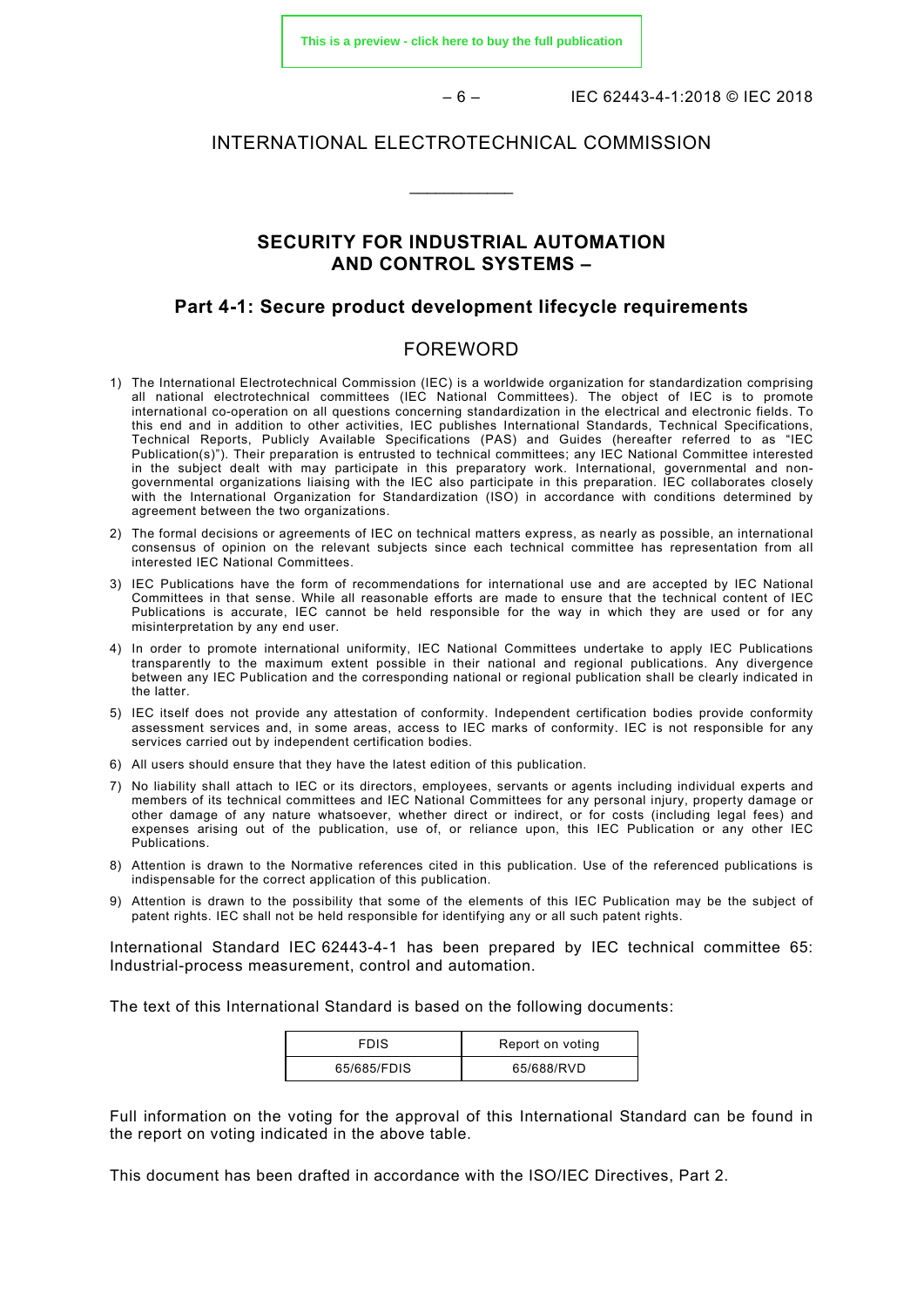$$
-7 -
$$

A list of all parts in the IEC 62443 series, published under the general title *Security for industrial automation and control systems*, can be found on the IEC website.

Future standards in this series will carry the new general title as cited above. Titles of existing standards in this series will be updated at the time of the next edition.

The committee has decided that the contents of this document will remain unchanged until the stability date indicated on the IEC website under ["http://webstore.iec.ch"](http://webstore.iec.ch/) in the data related to the specific document. At this date, the document will be

- reconfirmed,
- withdrawn,
- replaced by a revised edition, or
- amended.

**IMPORTANT – The 'colour inside' logo on the cover page of this publication indicates that it contains colours which are considered to be useful for the correct understanding of its contents. Users should therefore print this document using a colour printer.**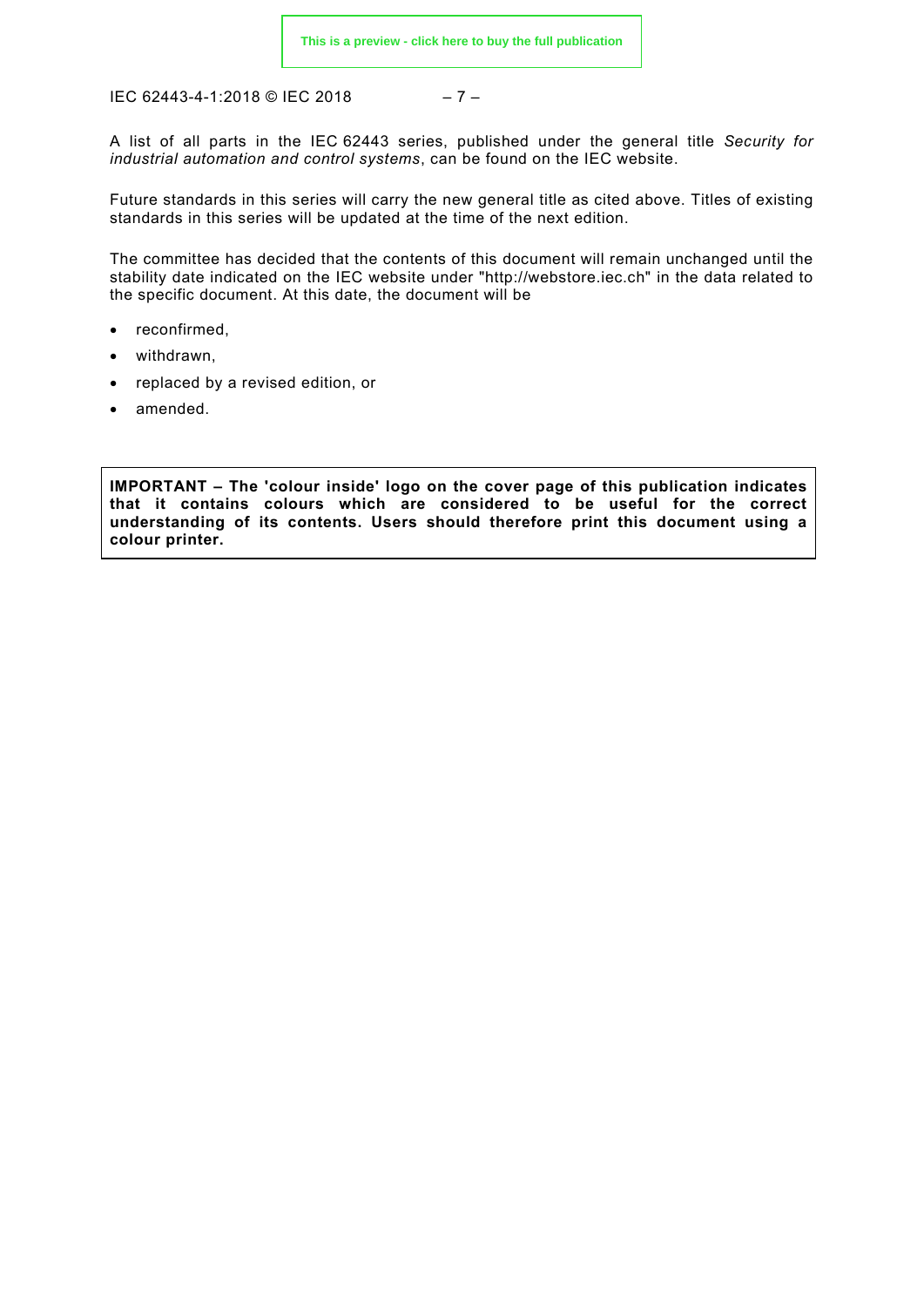#### INTRODUCTION

<span id="page-7-0"></span>This document is part of a series of standards that addresses the issue of security for industrial automation and control systems (IACS). This document describes product development life-cycle requirements related to cyber security for products intended for use in the industrial automation and control systems environment and provides guidance on how to meet the requirements described for each element.

This document has been developed in large part from the Secure Development Life-cycle Assessment (SDLA) Certification Requirements [26] [1](#page-7-1) from the ISA Security Compliance Institute (ISCI). Note that the SDLA procedure was based on the following sources:

- ISO/IEC 15408-3 (Common Criteria) [18];
- Open Web Application Security Project (OWASP) Comprehensive, Lightweight Application Security Process (CLASP) [36];
- The Security Development Life-cycle by Michael Howard and Steve Lipner [43];
- IEC 61508 Functional safety of electrical/electronic/ programmable electronic safety-related systems [24], and
- RCTA DO-178B Software Considerations in Airborne Systems and Equipment Certification [28].

Therefore, all these sources can be considered contributing sources to this document.

This document is the part of the IEC 62443 series that contains security requirements for developers of any automation and control products where security is a concern.

[Figure 1](#page-8-0) illustrates the relationship of the different parts of IEC 62443 that were in existence or planned as of the date of circulation of this document. Those that are normatively referenced are included in the list of normative references in Clause [2,](#page-10-1) and those that are referenced for informational purposes or that are in development are listed in the Bibliography.

\_\_\_\_\_\_\_\_\_\_\_

<span id="page-7-1"></span><sup>1</sup> Figures in square brackets refer to the bibliography.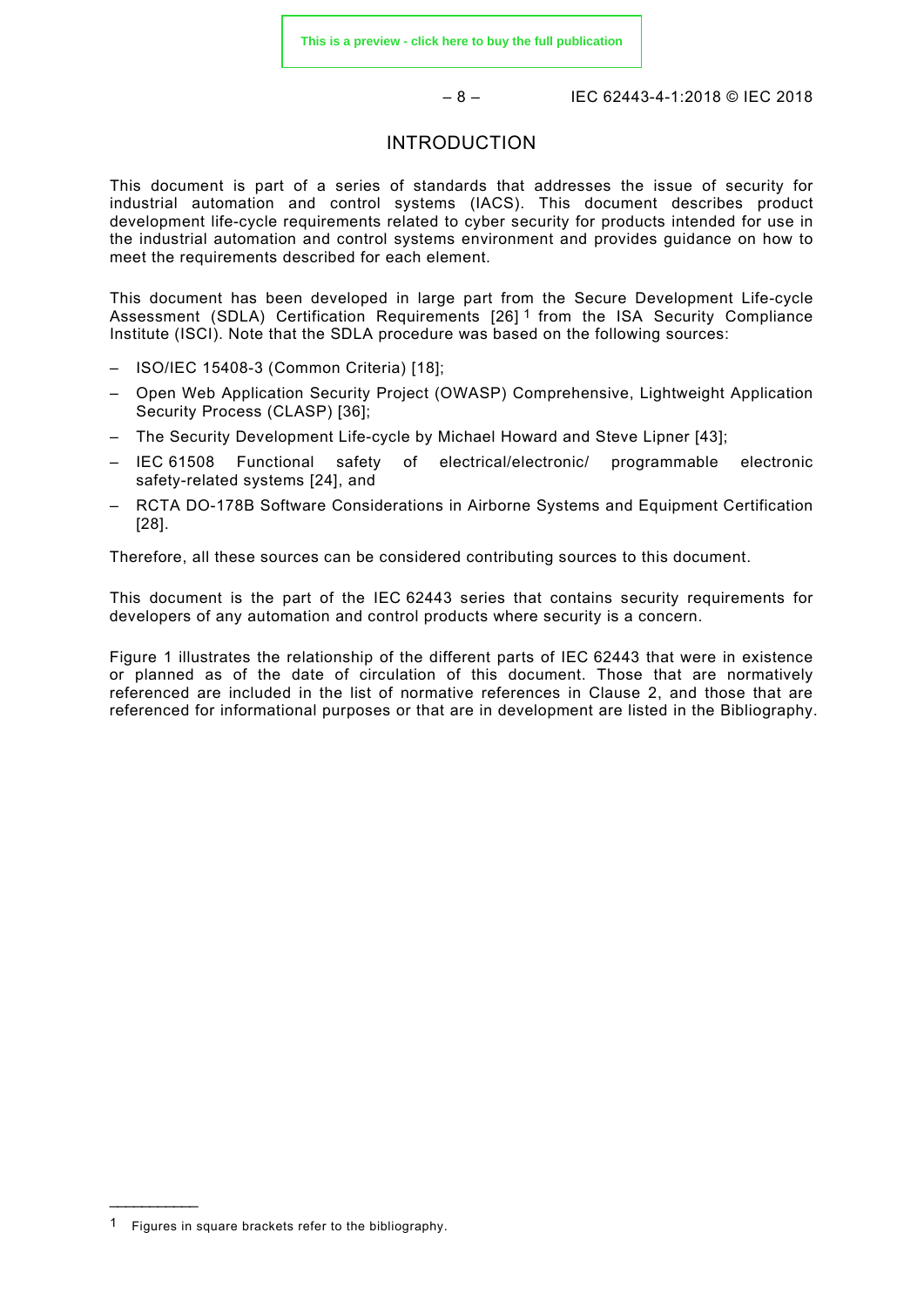IEC 62443-4-1:2018 © IEC 2018 – 9 –



**Figure 1 – Parts of the IEC 62443 series**

<span id="page-8-0"></span>[Figure 2](#page-9-0) illustrates how the developed product relates to maintenance and integration capabilities defined in IEC 62443-2-4 and to its operation by the asset owner. The product supplier develops products using a process compliant with this document. Those products may be a single component, such as an embedded controller, or a group of components working together as a system or subsystem. The products are then integrated together, usually by a system integrator, into an Automation Solution using a process compliant with IEC 62443-2-4. The Automation Solution is then installed at a particular site and becomes part of the industrial automation and control system (IACS). Some of these capabilities reference security measures defined in IEC 62443-3-3 [10] that the service provider ensures are supported in the Automation Solution (either as product features or compensating mechanisms). This document only addresses the process used for the development of the product; it does not address design, installation or operation of the Automation Solution or IACS.

In [Figure 2,](#page-9-0) the Automation Solution is illustrated to contain one or more subsystems and optional supporting components such as advanced control. The dashed boxes indicate that these components are "optional".

NOTE 1 Automation Solutions typically have a single product, but they are not restricted to do so. In some industries, there may be a hierarchical product structure. In general, the Automation Solution is the set of hardware and software, independent of product packaging, that is used to control a physical process (for example, continuous or manufacturing) as defined by the asset owner.

NOTE 2 If a service provider provides products used in the Automation Solution, then the service provider is fulfilling the role of product supplier in this diagram.

NOTE 3 If a service provider provides products used in the Automation Solution, then the service provider is fulfilling the role of product supplier in this diagram.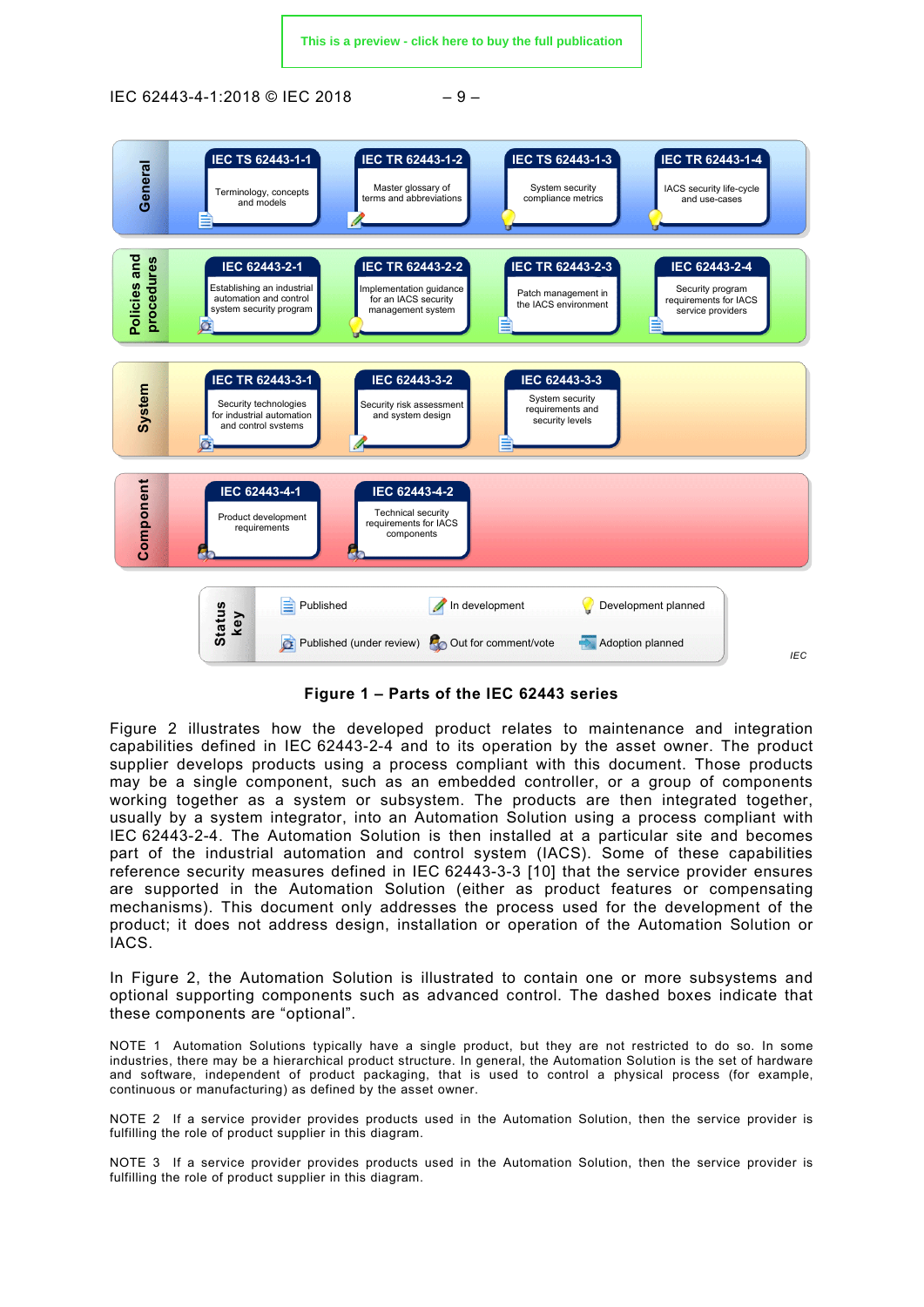**[This is a preview - click here to buy the full publication](https://webstore.iec.ch/publication/33615&preview)**

– 10 – IEC 62443-4-1:2018 © IEC 2018



<span id="page-9-0"></span>**Figure 2 – Example scope of product life-cycle**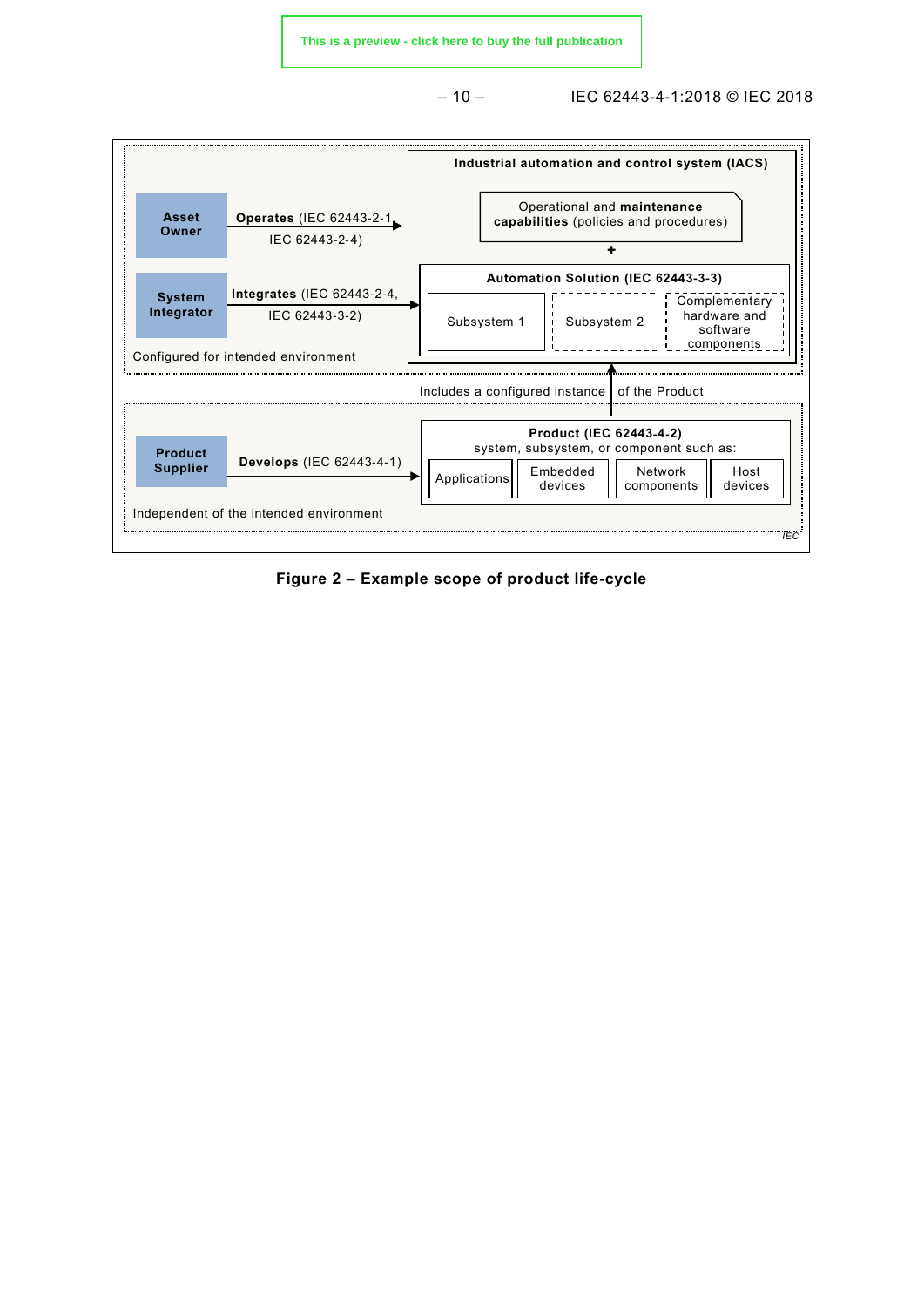IEC 62443-4-1:2018 © IEC 2018 – 11 –

#### **SECURITY FOR INDUSTRIAL AUTOMATION AND CONTROL SYSTEMS –**

#### **Part 4-1: Secure product development lifecycle requirements**

#### <span id="page-10-0"></span>**1 Scope**

This part of IEC 62443 specifies process requirements for the secure development of products used in industrial automation and control systems. It defines a secure development life-cycle (SDL) for the purpose of developing and maintaining secure products. This life-cycle includes security requirements definition, secure design, secure implementation (including coding guidelines), verification and validation, defect management, patch management and product end-of-life. These requirements can be applied to new or existing processes for developing, maintaining and retiring hardware, software or firmware for new or existing products. These requirements apply to the developer and maintainer of the product, but not to the integrator or user of the product. A summary list of the requirements in this document can be found in Annex B.

#### <span id="page-10-1"></span>**2 Normative references**

The following documents are referred to in the text in such a way that some or all of their content constitutes requirements of this document. For dated references, only the edition cited applies. For undated references, the latest edition of the referenced document (including any amendments) applies.

<span id="page-10-4"></span><span id="page-10-3"></span><span id="page-10-2"></span>IEC 62443-2-4:2015, *Security for industrial automation and control systems – Part 2-4: Security program requirements for IACS service providers*  IEC 62443-2-4:2015/AMD1:2017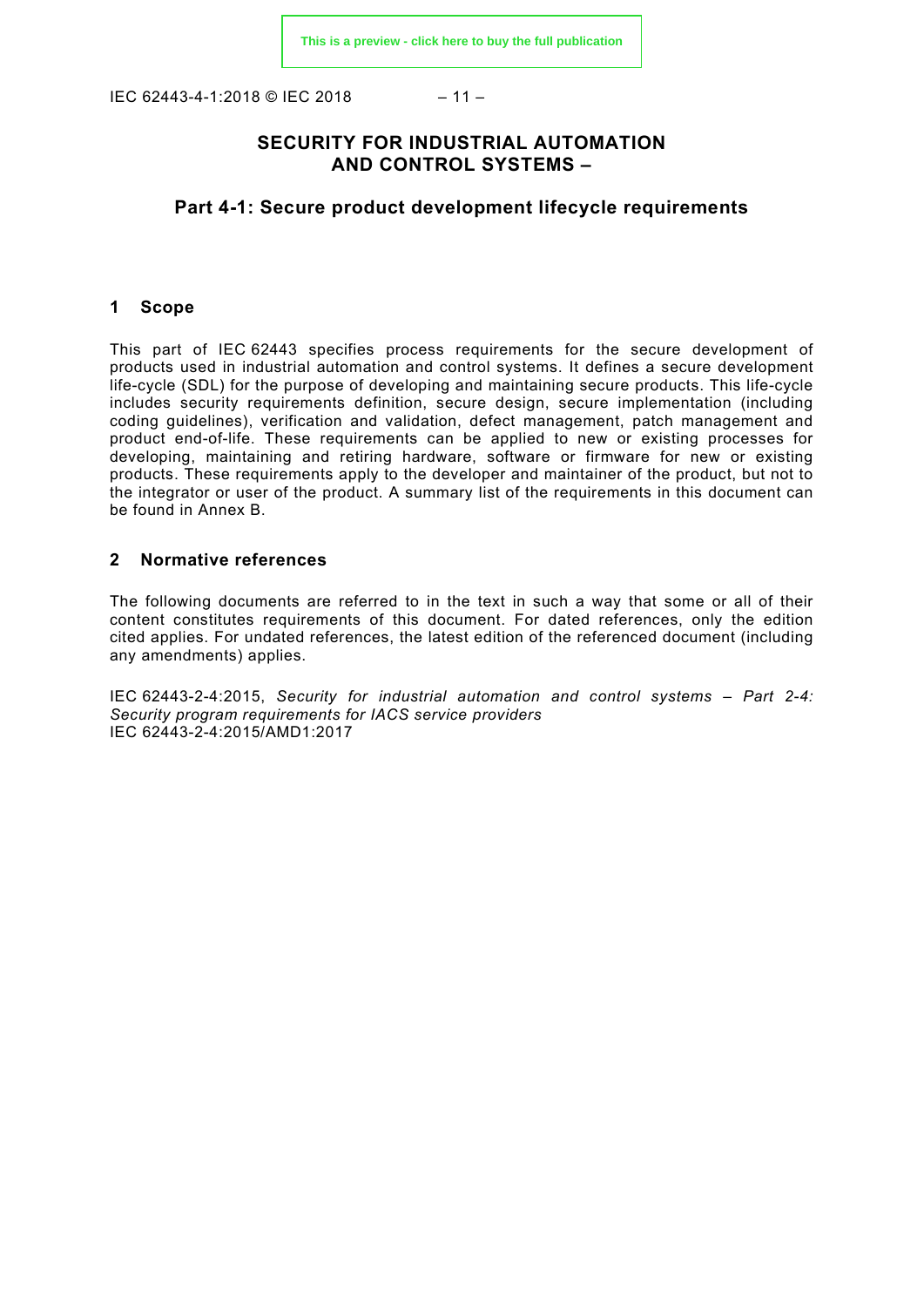$-56-$ 

IEC 62443-4-1:2018 © IEC 2018

#### SOMMAIRE

| 1 |                  |                                                                         |  |
|---|------------------|-------------------------------------------------------------------------|--|
| 2 |                  |                                                                         |  |
| 3 |                  |                                                                         |  |
|   | 3.1              |                                                                         |  |
|   | 3.2              |                                                                         |  |
|   | 3.3              |                                                                         |  |
| 4 |                  |                                                                         |  |
|   | 4.1              |                                                                         |  |
|   | 4.2              |                                                                         |  |
| 5 |                  |                                                                         |  |
|   | 5.1              |                                                                         |  |
|   | 5.2              |                                                                         |  |
|   | 5.2.1            |                                                                         |  |
|   | 5.3              |                                                                         |  |
|   | 5.4              |                                                                         |  |
|   | 5.4.1            |                                                                         |  |
|   | 5.4.2            |                                                                         |  |
|   | 5.5              |                                                                         |  |
|   | 5.5.1            |                                                                         |  |
|   | 5.5.2            |                                                                         |  |
|   | 5.6              |                                                                         |  |
|   | 5.6.1            |                                                                         |  |
|   | 5.6.2            |                                                                         |  |
|   | 5.7              |                                                                         |  |
|   | 5.7.1            |                                                                         |  |
|   | 5.7.2            |                                                                         |  |
|   | 5.8              |                                                                         |  |
|   | 5.8.1            |                                                                         |  |
|   | 5.8.2            |                                                                         |  |
|   | 5.9              |                                                                         |  |
|   | 5.9.1            |                                                                         |  |
|   | 5.9.2            |                                                                         |  |
|   | 5.10             |                                                                         |  |
|   | 5.10.1<br>5.10.2 |                                                                         |  |
|   | 5.11             | SM-9: Exigences de sécurité pour les composants fournis par des         |  |
|   |                  |                                                                         |  |
|   | 5.11.1           |                                                                         |  |
|   | 5.11.2           |                                                                         |  |
|   | 5.12             | SM-10: Composants développés à la demande par des fournisseurs tiers 80 |  |
|   | 5.12.1           |                                                                         |  |
|   | 5.12.2           |                                                                         |  |
|   | 5.13             | SM-11: Évaluation et traitement des questions liées à la sécurité       |  |
|   | 5.13.1           |                                                                         |  |
|   | 5.13.2           |                                                                         |  |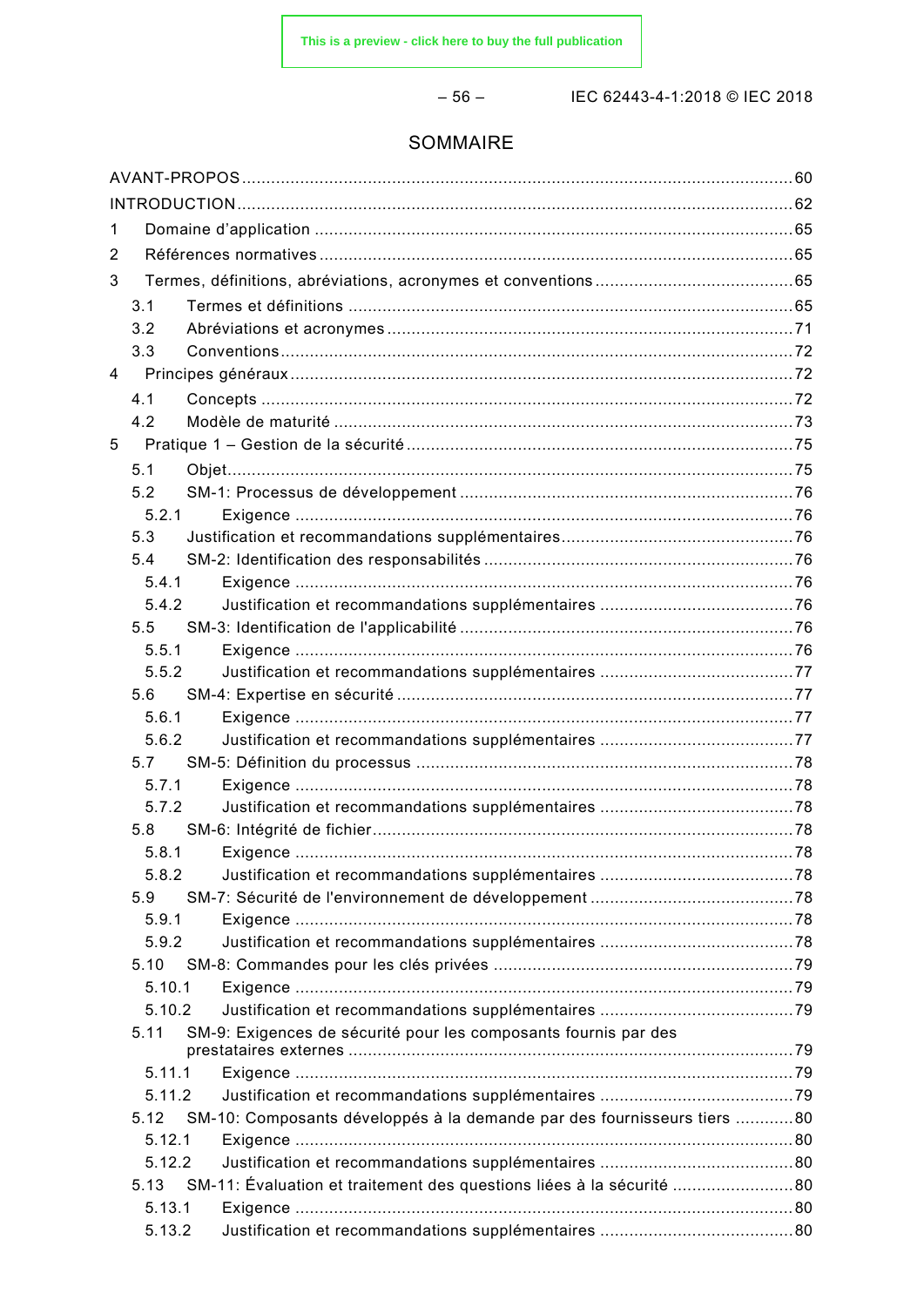IEC 62443-4-1:2018 © IEC 2018 – 57 –

|   | 5.14.1 |  |
|---|--------|--|
|   | 5.14.2 |  |
|   | 5.15   |  |
|   | 5.15.1 |  |
|   | 5.15.2 |  |
| 6 |        |  |
|   | 6.1    |  |
|   | 6.2    |  |
|   | 6.2.1  |  |
|   | 6.2.2  |  |
|   | 6.3    |  |
|   | 6.3.1  |  |
|   | 6.3.2  |  |
|   | 6.4    |  |
|   | 6.4.1  |  |
|   | 6.4.2  |  |
|   | 6.5    |  |
|   | 6.5.1  |  |
|   | 6.5.2  |  |
|   | 6.6    |  |
|   | 6.6.1  |  |
|   | 6.6.2  |  |
| 7 |        |  |
|   | 7.1    |  |
|   | 7.2    |  |
|   | 7.2.1  |  |
|   | 7.2.2  |  |
|   | 7.3    |  |
|   | 7.3.1  |  |
|   | 7.3.2  |  |
|   | 7.4    |  |
|   | 7.4.1  |  |
|   | 7.4.2  |  |
|   | 7.5    |  |
|   | 7.5.1  |  |
|   | 7.5.2  |  |
| 8 |        |  |
|   | 8.1    |  |
|   | 8.2    |  |
|   | 8.3    |  |
|   | 8.3.1  |  |
|   | 8.3.2  |  |
|   | 8.4    |  |
|   | 8.4.1  |  |
|   | 8.4.2  |  |
| 9 |        |  |
|   | 9.1    |  |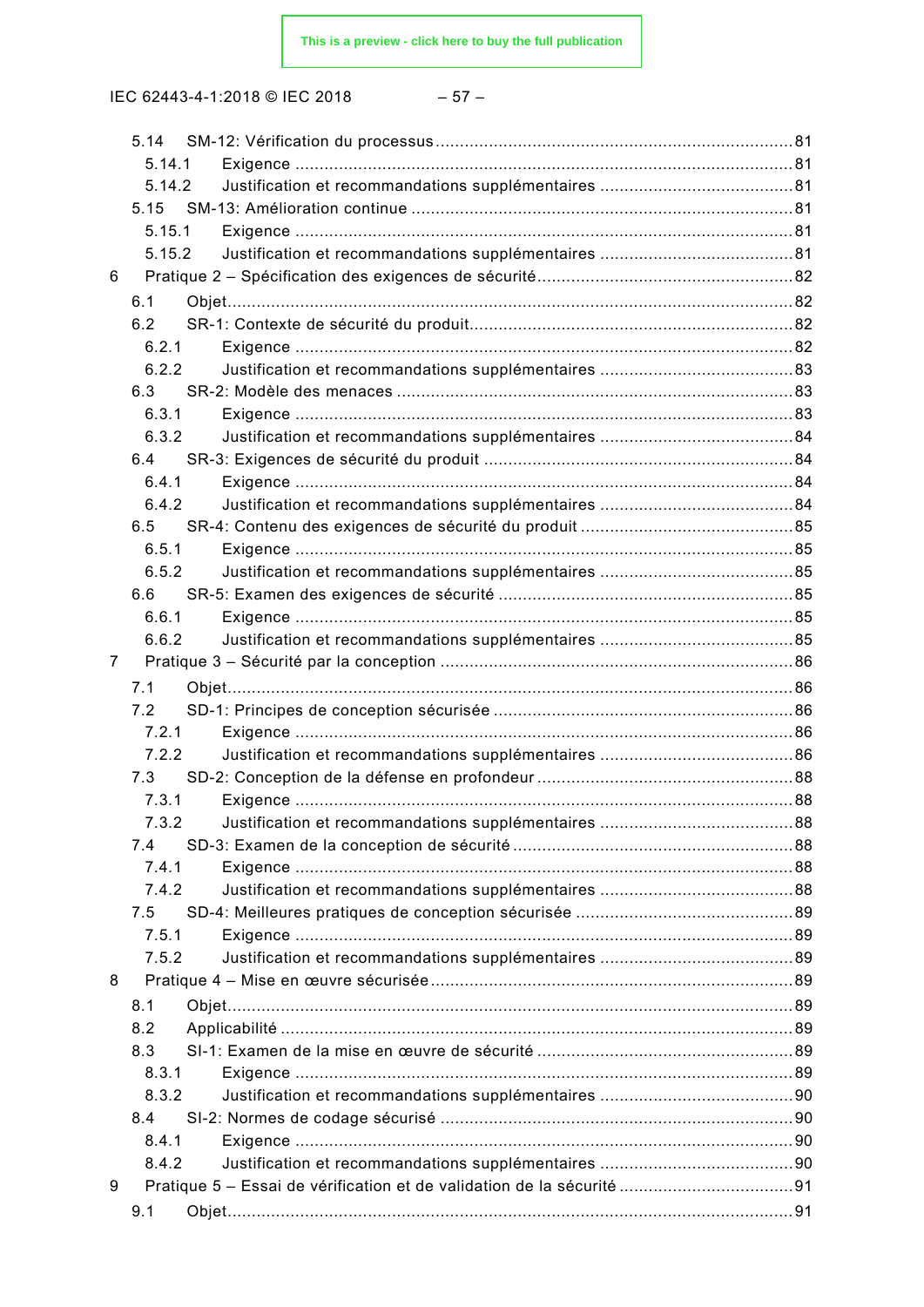– 58 – IEC 62443-4-1:2018 © IEC 2018

|    | 9.2              |                                                                              |     |
|----|------------------|------------------------------------------------------------------------------|-----|
|    | 9.2.1            |                                                                              |     |
|    | 9.2.2            |                                                                              |     |
|    | 9.3              |                                                                              |     |
|    | 9.3.1            |                                                                              |     |
|    | 9.3.2            |                                                                              |     |
|    | 9.4              |                                                                              |     |
|    | 9.4.1            |                                                                              |     |
|    | 9.4.2            |                                                                              |     |
|    | 9.5              |                                                                              |     |
|    | 9.5.1            |                                                                              |     |
|    | 9.5.2            |                                                                              |     |
|    | 9.6              | SVV-5: Indépendance des personnes qui procèdent aux essais93                 |     |
|    | 9.6.1            |                                                                              |     |
|    | 9.6.2            |                                                                              |     |
|    |                  |                                                                              |     |
|    | 10.1             |                                                                              |     |
|    | 10.2             | DM-1: Réception des notifications de questions liées à la sécurité           |     |
|    | 10.2.1           |                                                                              |     |
|    | 10.2.2           |                                                                              |     |
|    | 10.3             |                                                                              |     |
|    | 10.3.1           |                                                                              |     |
|    | 10.3.2           |                                                                              |     |
|    |                  |                                                                              |     |
|    | 10.4.1           |                                                                              |     |
|    | 10.4.2           |                                                                              |     |
|    |                  |                                                                              |     |
|    | 10.5.1           |                                                                              |     |
|    | 10.5.2           |                                                                              |     |
|    |                  |                                                                              |     |
|    |                  |                                                                              | .98 |
|    | 10.6.2           |                                                                              |     |
|    | 10.7             | DM-6: Examen périodique de la pratique de gestion des défauts de sécurité 99 |     |
|    | 10.7.1           |                                                                              |     |
|    | 10.7.2           |                                                                              |     |
| 11 |                  |                                                                              |     |
|    |                  |                                                                              |     |
|    | 11.1             |                                                                              |     |
|    | 11.2             |                                                                              |     |
|    | 11.2.1           |                                                                              |     |
|    | 11.2.2           |                                                                              |     |
|    | 11.3             |                                                                              |     |
|    | 11.3.1           |                                                                              |     |
|    | 11.3.2           |                                                                              |     |
|    | 11.4             | SUM-3: Documentation de mise à jour de sécurité des systèmes                 |     |
|    |                  |                                                                              |     |
|    | 11.4.1<br>11.4.2 |                                                                              |     |
|    |                  |                                                                              |     |
|    | 11.5             |                                                                              |     |
|    | 11.5.1           |                                                                              |     |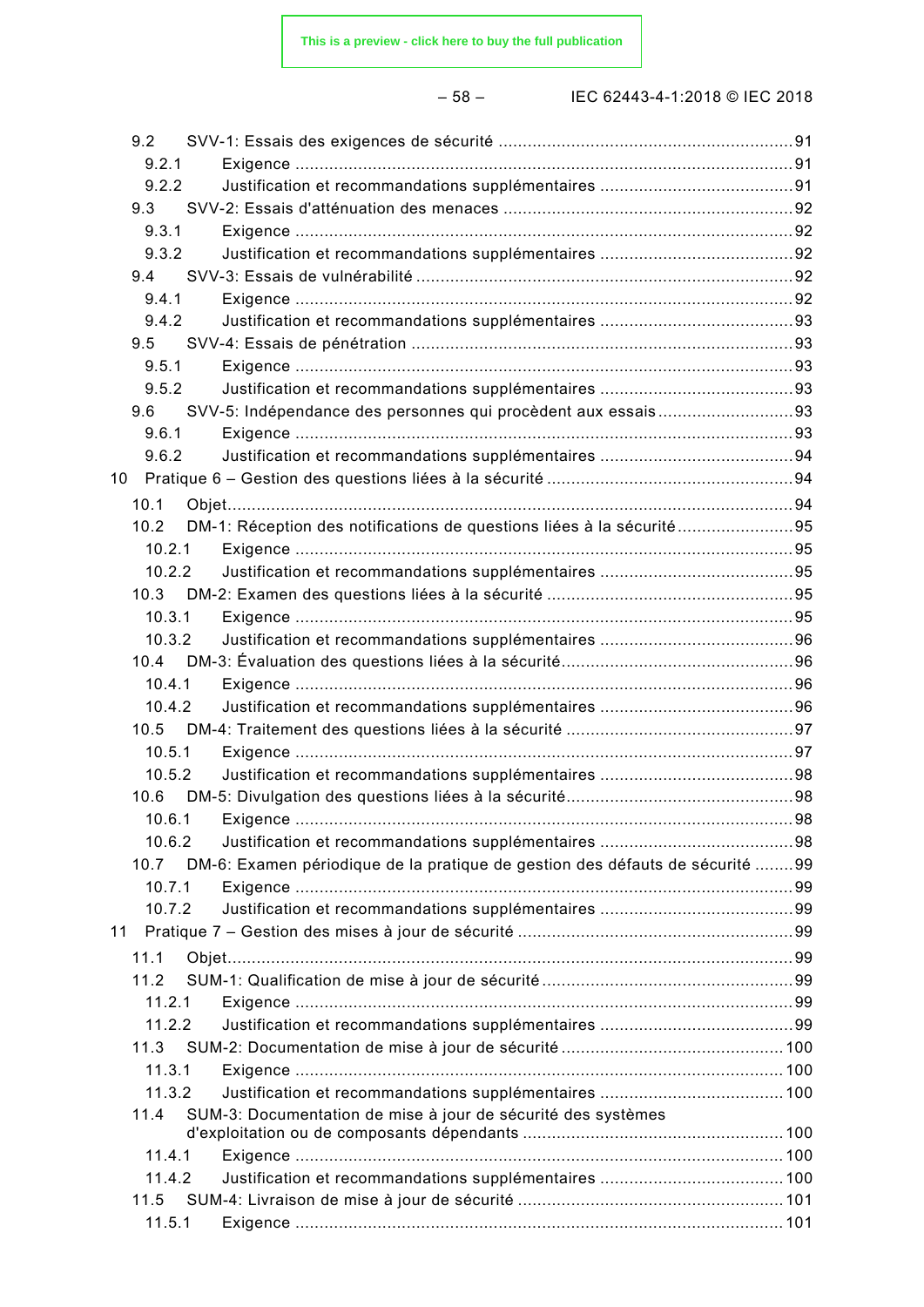| ۰,<br>۰. |  |
|----------|--|
|----------|--|

| 11.5.2                                                                               |  |
|--------------------------------------------------------------------------------------|--|
| 11.6 SUM-5: Livraison en temps opportun des correctifs de sécurité  101              |  |
| 11.6.1                                                                               |  |
| 11.6.2                                                                               |  |
| 12                                                                                   |  |
| 12.1                                                                                 |  |
| 122                                                                                  |  |
| 12.2.1                                                                               |  |
| 12.2.2                                                                               |  |
| 12.3 SG-2: Mesures de défense en profondeur prévues dans l'environnement 102         |  |
| 12.3.1                                                                               |  |
| 12.3.2                                                                               |  |
| 12.4 SG-3: Lignes directrices relatives au renforcement de la sécurité  103          |  |
| 12.4.1                                                                               |  |
| 12.4.2                                                                               |  |
| 12.5 SG-4: Lignes directrices en matière d'élimination sécurisée  103                |  |
| 12.5.1                                                                               |  |
| 12.5.2                                                                               |  |
| 12.6 SG-5: Lignes directrices en matière de fonctionnement sécurisé 104              |  |
| 12.6.1                                                                               |  |
| 12.6.2                                                                               |  |
|                                                                                      |  |
| 12.7.1                                                                               |  |
| 12.7.2                                                                               |  |
|                                                                                      |  |
| 12.8.1                                                                               |  |
| 12.8.2                                                                               |  |
|                                                                                      |  |
|                                                                                      |  |
|                                                                                      |  |
|                                                                                      |  |
|                                                                                      |  |
| Figure 2 - Exemple de domaine d'application du cycle de vie du produit 64            |  |
| Figure 3 – La stratégie de défense en profondeur est une philosophie du cycle de vie |  |
|                                                                                      |  |
|                                                                                      |  |
|                                                                                      |  |
|                                                                                      |  |
| Tableau 3 – Niveau exigé d'indépendance par rapport aux développeurs des             |  |
|                                                                                      |  |
|                                                                                      |  |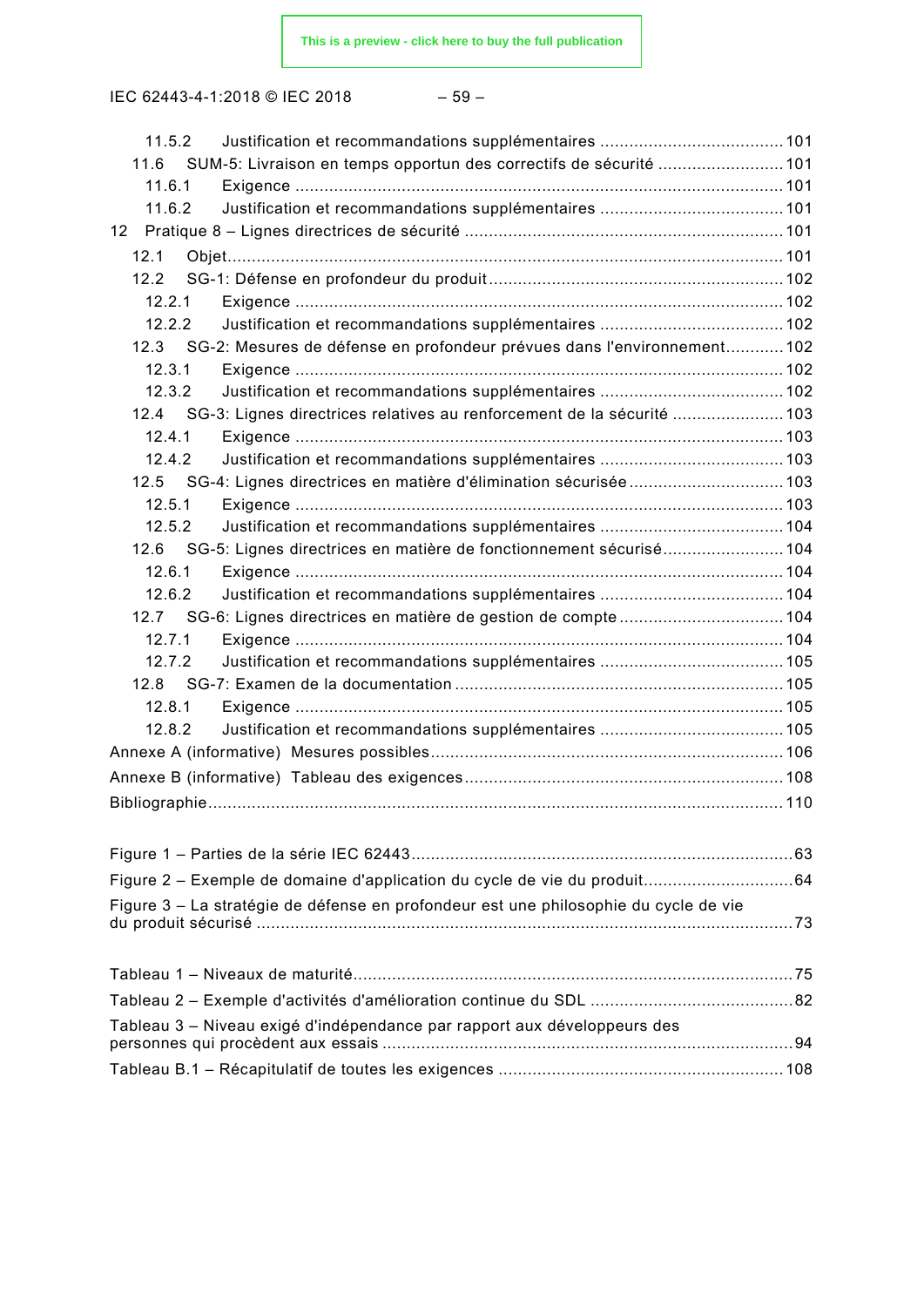**[This is a preview - click here to buy the full publication](https://webstore.iec.ch/publication/33615&preview)**

 $-60 -$  IEC 62443-4-1:2018 © IEC 2018

#### COMMISSION ÉLECTROTECHNIQUE INTERNATIONALE

\_\_\_\_\_\_\_\_\_\_\_\_

#### **SÉCURITÉ DES AUTOMATISMES INDUSTRIELS ET DES SYSTÈMES DE COMMANDE –**

#### **Partie 4-1: Exigences relatives au cycle de développement de produit sécurisé**

#### AVANT-PROPOS

- <span id="page-15-0"></span>1) La Commission Électrotechnique Internationale (IEC) est une organisation mondiale de normalisation composée de l'ensemble des comités électrotechniques nationaux (Comités nationaux de l'IEC). L'IEC a pour objet de favoriser la coopération internationale pour toutes les questions de normalisation dans les domaines de l'électricité et de l'électronique. À cet effet, l'IEC – entre autres activités – publie des Normes internationales, des Spécifications techniques, des Rapports techniques, des Spécifications accessibles au public (PAS) et des Guides (ci-après dénommés "Publication(s) de l'IEC"). Leur élaboration est confiée à des comités d'études, aux travaux desquels tout Comité national intéressé par le sujet traité peut participer. Les organisations internationales, gouvernementales et non gouvernementales, en liaison avec l'IEC, participent également aux travaux. L'IEC collabore étroitement avec l'Organisation Internationale de Normalisation (ISO), selon des conditions fixées par accord entre les deux organisations.
- 2) Les décisions ou accords officiels de l'IEC concernant les questions techniques représentent, dans la mesure du possible, un accord international sur les sujets étudiés, étant donné que les Comités nationaux de l'IEC intéressés sont représentés dans chaque comité d'études.
- 3) Les Publications de l'IEC se présentent sous la forme de recommandations internationales et sont agréées comme telles par les Comités nationaux de l'IEC. Tous les efforts raisonnables sont entrepris afin que l'IEC s'assure de l'exactitude du contenu technique de ses publications; l'IEC ne peut pas être tenue responsable de l'éventuelle mauvaise utilisation ou interprétation qui en est faite par un quelconque utilisateur final.
- 4) Dans le but d'encourager l'uniformité internationale, les Comités nationaux de l'IEC s'engagent, dans toute la mesure possible, à appliquer de façon transparente les Publications de l'IEC dans leurs publications nationales et régionales. Toutes divergences entre toutes Publications de l'IEC et toutes publications nationales ou régionales correspondantes doivent être indiquées en termes clairs dans ces dernières.
- 5) L'IEC elle-même ne fournit aucune attestation de conformité. Des organismes de certification indépendants fournissent des services d'évaluation de conformité et, dans certains secteurs, accèdent aux marques de conformité de l'IEC. L'IEC n'est responsable d'aucun des services effectués par les organismes de certification indépendants.
- 6) Tous les utilisateurs doivent s'assurer qu'ils sont en possession de la dernière édition de cette publication.
- 7) Aucune responsabilité ne doit être imputée à l'IEC, à ses administrateurs, employés, auxiliaires ou mandataires, y compris ses experts particuliers et les membres de ses comités d'études et des Comités nationaux de l'IEC, pour tout préjudice causé en cas de dommages corporels et matériels, ou de tout autre dommage de quelque nature que ce soit, directe ou indirecte, ou pour supporter les coûts (y compris les frais de justice) et les dépenses découlant de la publication ou de l'utilisation de cette Publication de l'IEC ou de toute autre Publication de l'IEC, ou au crédit qui lui est accordé.
- 8) L'attention est attirée sur les références normatives citées dans cette publication. L'utilisation de publications référencées est obligatoire pour une application correcte de la présente publication.
- 9) L'attention est attirée sur le fait que certains des éléments de la présente Publication de l'IEC peuvent faire l'objet de droits de brevet. L'IEC ne saurait être tenue pour responsable de ne pas avoir identifié de tels droits de brevets et de ne pas avoir signalé leur existence.

La Norme internationale IEC 62443-4-1 a été établie par le comité d'études 65 de l'IEC: Mesure, commande et automation dans les processus industriels.

La présente version bilingue (2020-07) correspond à la version anglaise monolingue publiée en 2018-01.

La version française de cette norme n'a pas été soumise au vote.

Ce document a été rédigé selon les Directives ISO/IEC, Partie 2.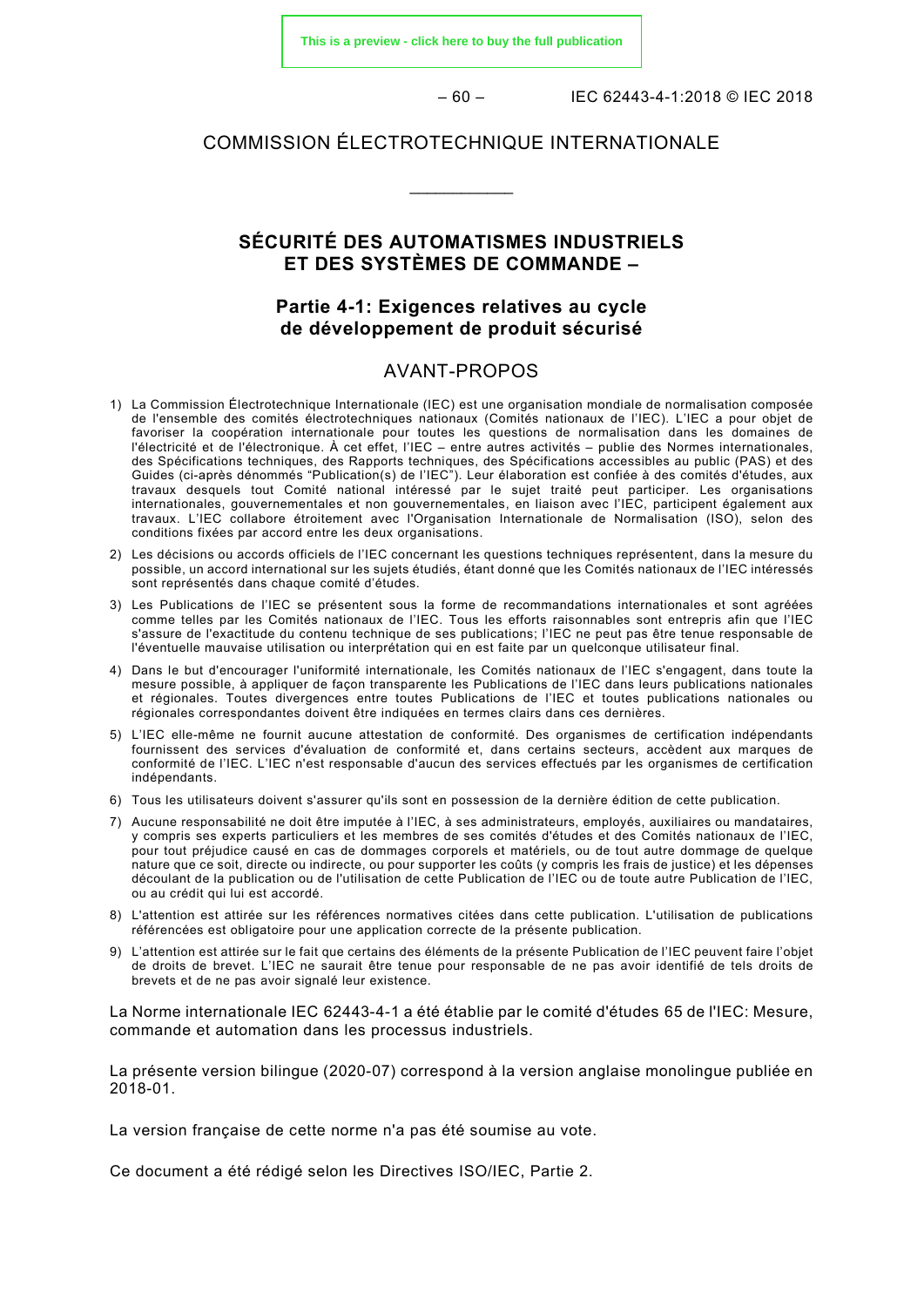$$
-61-
$$

Une liste de toutes les parties de la série IEC 62443, publiées sous le titre général *Sécurité des automatismes industriels et des systèmes de commande*, peut être consultée sur le site web de l'IEC.

Les futures normes de cette série porteront dorénavant le nouveau titre général cité ci-dessus. Le titre des normes existant déjà dans cette série sera mis à jour lors de la prochaine édition.

Le comité a décidé que le contenu de ce document ne sera pas modifié avant la date de stabilité indiquée sur le site web de l'IEC sous ["http://webstore.iec.ch"](http://webstore.iec.ch/) dans les données relatives au document recherché. À cette date, le document sera

- reconduit,
- supprimé,
- remplacé par une édition révisée, ou
- amendé.

**IMPORTANT – Le logo "colour inside" qui se trouve sur la page de couverture de cette publication indique qu'elle contient des couleurs qui sont considérées comme utiles à une bonne compréhension de son contenu. Les utilisateurs devraient, par conséquent, imprimer ce document en utilisant une imprimante couleur.**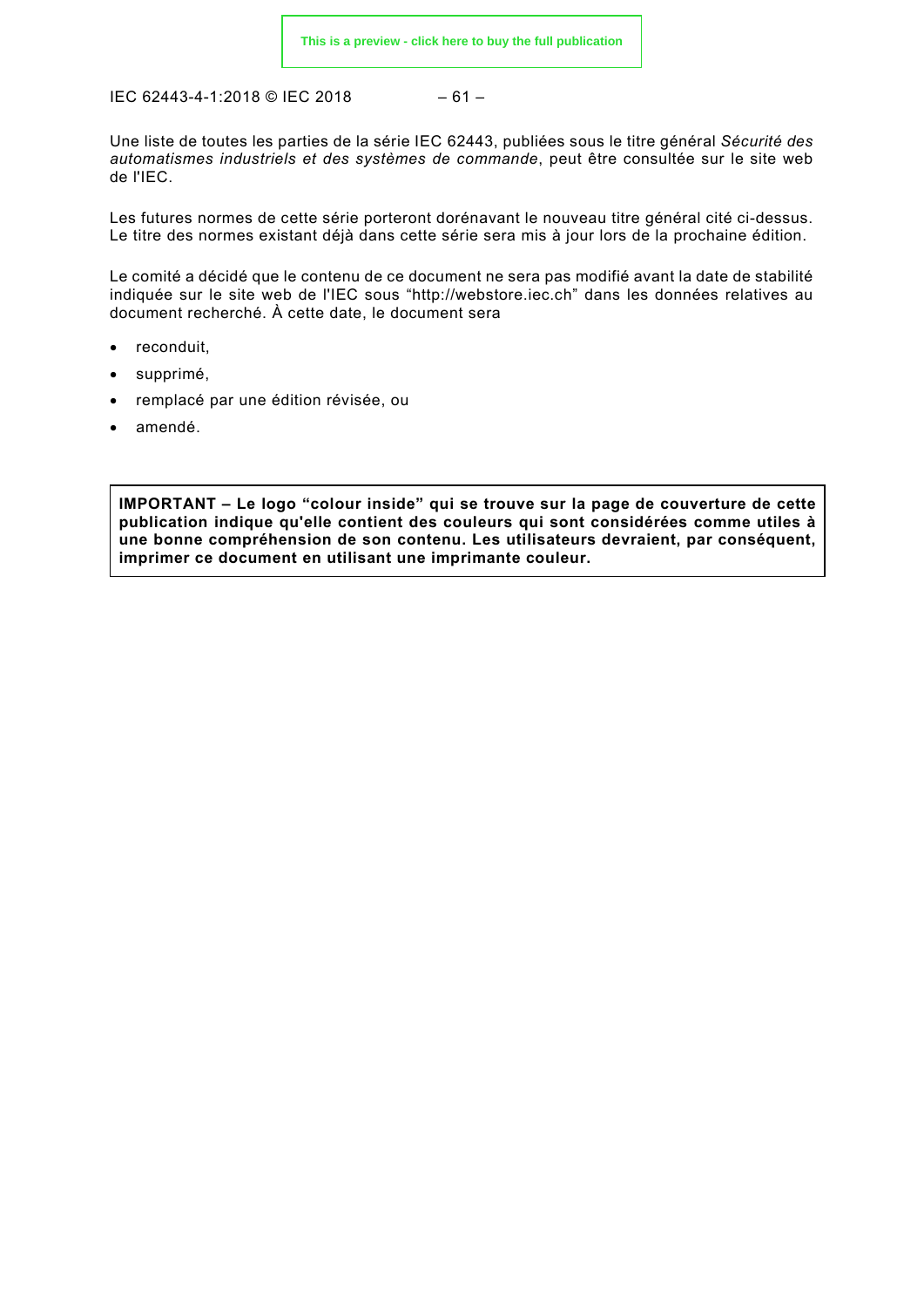– 62 – IEC 62443-4-1:2018 © IEC 2018

#### INTRODUCTION

<span id="page-17-0"></span>Le présent document fait partie d'une série de normes qui couvrent les questions de sécurité des automatismes industriels et des systèmes de commande (IACS – *industrial automation and control systems*). Il décrit les exigences relatives au cycle de développement de produit liées à la cybersécurité des produits destinés à être utilisés dans un environnement d'automatismes industriels et de systèmes de commande, et donne les recommandations qui permettent de satisfaire aux exigences décrites pour chaque élément.

L'établissement du présent document s'appuie dans une large mesure sur les exigences de certification SDLA (*Secure Development Life-cycle Assessment*) [26][1](#page-17-1) de l'ISCI (*ISA Security Compliance Institute*). Il est à noter que la procédure SDLA repose sur les sources suivantes:

- ISO/IEC 15408-3 (Critères communs) [18];
- Open Web Application Security Project (OWASP) Comprehensive, Lightweight Application Security Process (CLASP) [36];
- The Security Development Life-cycle, par Michael Howard et Steve Lipner [43];
- IEC 61508, Sécurité fonctionnelle des systèmes électriques/électroniques/électroniques programmables relatifs à la sécurité [24], et
- RCTA DO-178B Software Considerations in Airborne Systems and Equipment Certification [28].

Par conséquent, toutes ces sources peuvent être considérées comme contribuant au présent document.

Le présent document est la partie de la série IEC 62443 qui contient les exigences de sécurité destinées aux développeurs de tous les produits d'automatisation et de commande pour lesquels la sécurité représente un enjeu.

La [Figure 1](#page-18-0) représente les relations entre les différentes parties de l'IEC 62443 existantes ou prévues à la date de diffusion du présent document. Celles qui sont citées en référence de manière normative sont incluses dans la liste des références normatives de l'Article [2,](#page-20-1) et celles qui sont citées en référence à titre d'information ou qui sont en cours d'élaboration sont énumérées dans la Bibliographie.

\_\_\_\_\_\_\_\_\_\_\_

<span id="page-17-1"></span><sup>1</sup> Les chiffres entre crochets se réfèrent à la Bibliographie.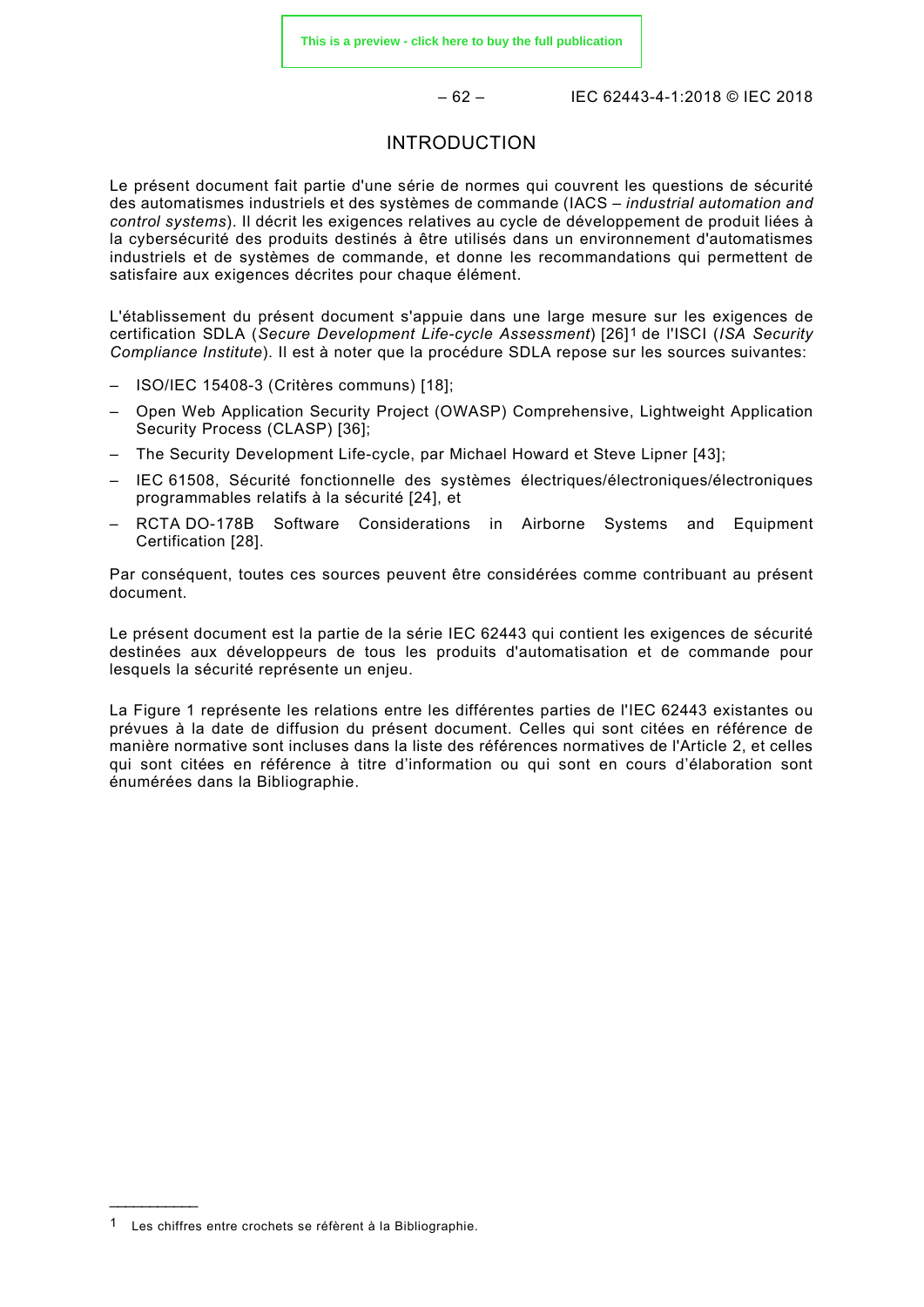**[This is a preview - click here to buy the full publication](https://webstore.iec.ch/publication/33615&preview)**

IEC 62443-4-1:2018 © IEC 2018 – 63 –



**Figure 1 – Parties de la série IEC 62443**

<span id="page-18-0"></span>La [Figure 2](#page-19-0) représente la façon dont le produit développé est associé aux capacités de maintenance et d'intégration définies dans l'IEC 62443-2-4 et à son utilisation par le propriétaire d'actif. Le fournisseur de produit développe les produits en utilisant un procédé conforme au présent document. Il peut s'agir d'un seul composant (un contrôleur intégré, par exemple) ou d'un groupe de composants qui fonctionnent ensemble comme un système ou un sous-système. Les produits sont ensuite intégrés ensemble, en général par un intégrateur de système, à une Solution d'Automatisation selon un processus conforme à l'IEC 62443-2-4. La Solution d'Automatisation est ensuite installée sur un site particulier et devient une partie intégrante de l'automatisme industriel et du système de commande (IACS). Certaines de ces capacités font référence aux mesures de sécurité définies dans l'IEC 62443-3-3 [10] dont le fournisseur de service assure qu'elles sont prises en charge dans la Solution d'Automatisation (comme des caractéristiques du produit ou des mécanismes de compensation). Le présent document porte uniquement sur le processus de développement du produit. Il ne concerne pas la conception, l'installation ou le fonctionnement de la Solution d'Automatisation ou de l'IACS.

La Solution d'Automatisation représentée à la [Figure 2](#page-19-0) contient un ou plusieurs sous-systèmes et composants de prise en charge facultatifs (une commande avancée, par exemple). Les cases en pointillés indiquent que ces composants sont "facultatifs".

NOTE 1 En règle générale, les Solutions d'automatisation ne comportent qu'un seul produit, mais elles peuvent en comporter plus. Dans certains secteurs industriels, il peut y avoir une structure de produits hiérarchique. En général, la Solution d'Automatisation comprend l'ensemble des matériels et logiciels, indépendants de l'emballage du produit, qui est utilisé pour contrôler un processus physique (continu ou de fabrication, par exemple) tel que défini par le propriétaire d'actif.

NOTE 2 Si un fournisseur de service fournit un produit utilisé dans la Solution d'Automatisation, il joue, dans le diagramme qui suit, le rôle de fournisseur de produit.

NOTE 3 Si un fournisseur de service fournit un produit utilisé dans la Solution d'Automatisation, il joue, dans le diagramme qui suit, le rôle de fournisseur de produit.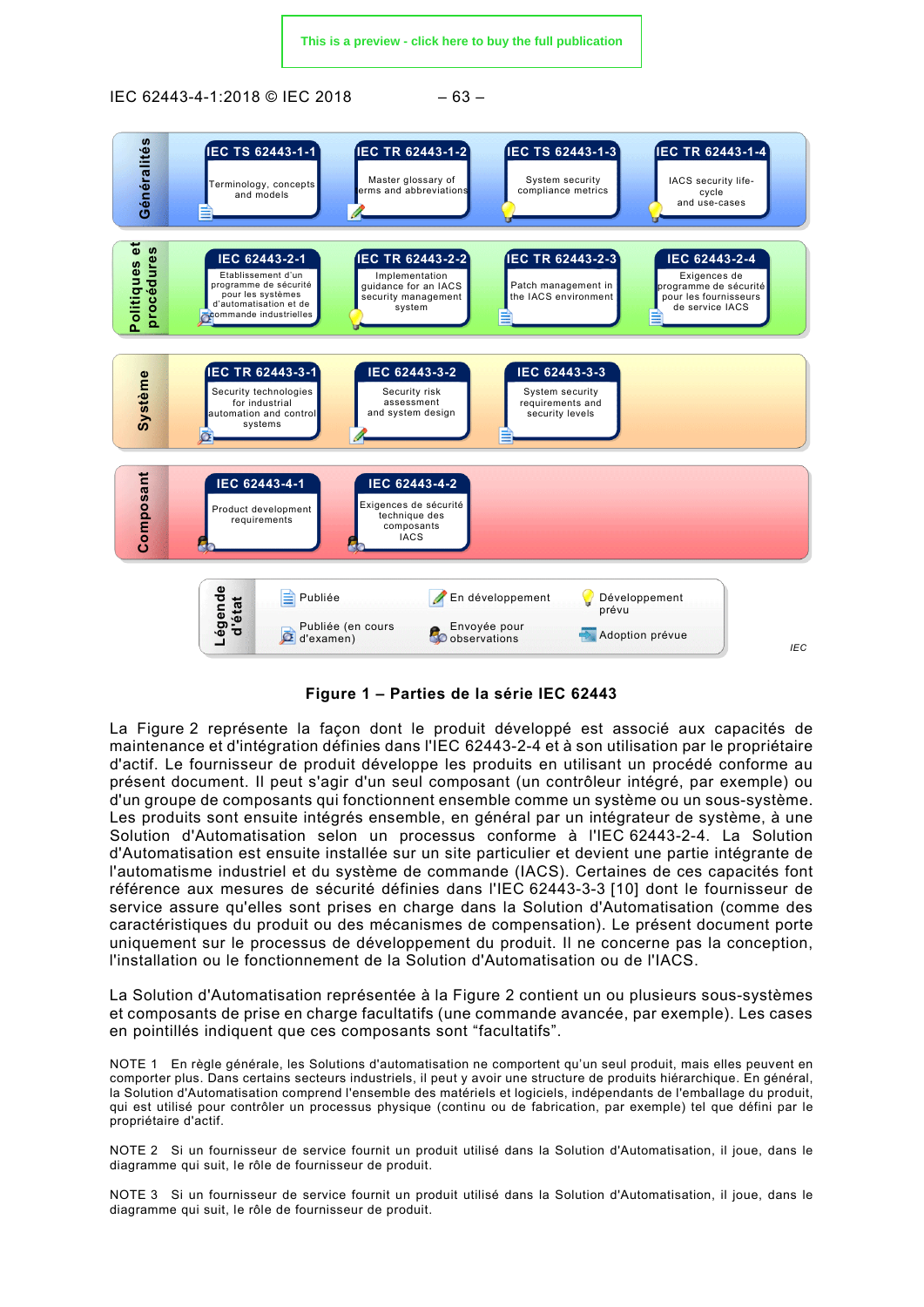– 64 – IEC 62443-4-1:2018 © IEC 2018



<span id="page-19-0"></span>**Figure 2 – Exemple de domaine d'application du cycle de vie du produit**